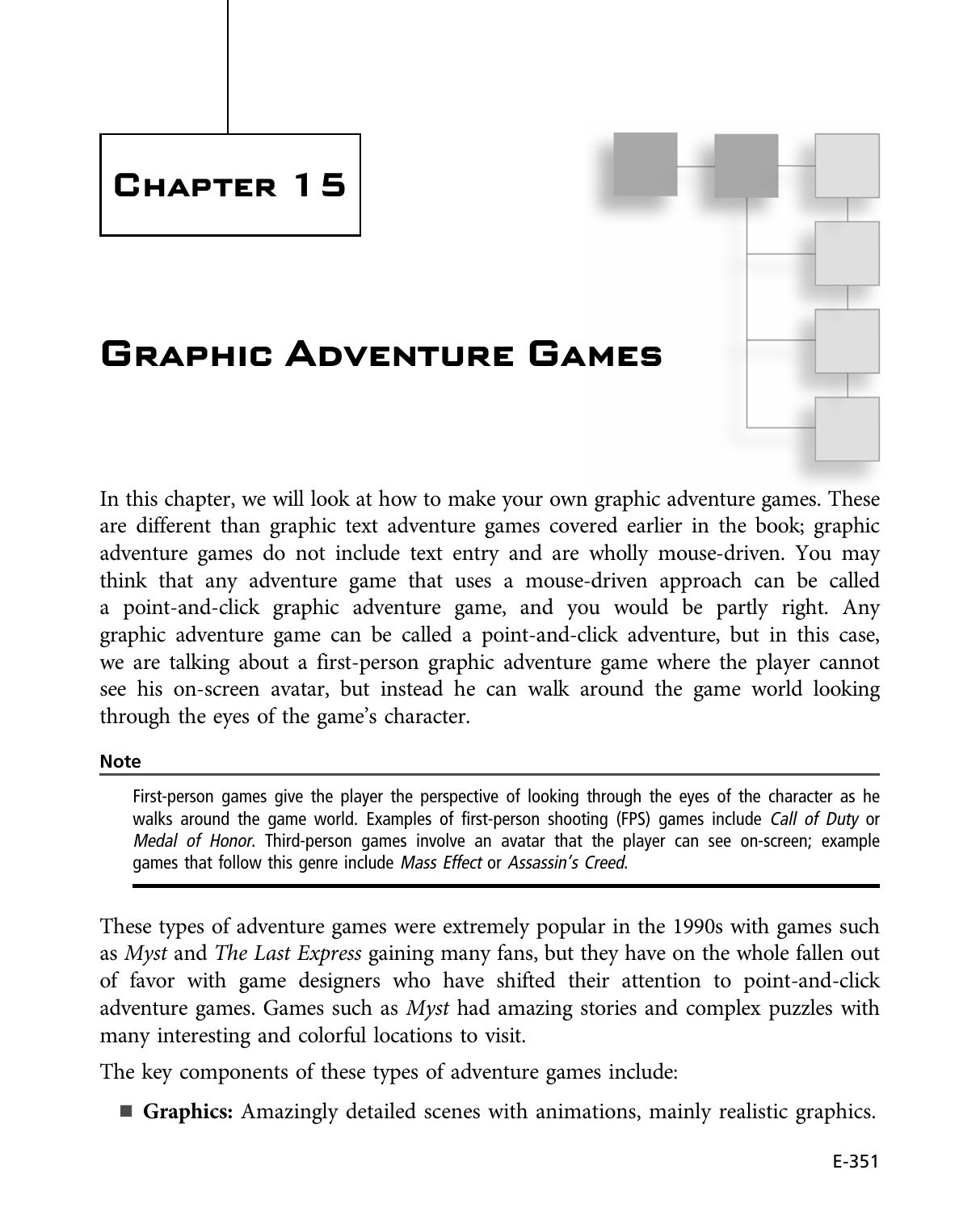- **Locations:** Many places to visit and discover.
- **Puzzles:** Mouse-based puzzles, such as levers, buttons, moving of objects that would open/close a door, room, or access to clues.
- **Directions:** The ability to move in typical first-person directions such as north, east, south, west, up, and down.
- **Mouse cursors:** Mouse cursors are very important to let the player know he can move in a particular direction or activate a part of the scene.
- **Full motion video (FMV):** Some adventure games of this type might contain FMV of characters or events.

## Creating Worlds

In this chapter, we are going to use photos to represent our game world. Although many of these types of games use pixel- or Photoshop-based art, it would potentially take a long time to create all the various angles needed to make even the simplest of games. If you don't have the art skills to create art-based scenes and locations, then using a camera is a great way of getting your game up and running quickly.

So we will be using an 8MP camera and converting the images to black and white to give them a particular style. If you don't have a digital or SLR-based camera, you can use a camera phone. Remember you can always swap out the images later if you find you can get access to a better camera or an artist.

### **Note Note**

Some photo-based software allows you to add graphical effects to images, enabling you to give them their own unique feel and style that may better suit your game than an untouched photograph would.

The basic process for creating this type of game is as follows:

- **Design concept:** The design concept is a simple document you write to outline the game and what you intend to put in your game. This would include the places the player can visit and, if you are using photos as in this example, a list of locations to photograph.
- **Basic map plan:** The basic map plan is a top-down drawing of the places that the player can visit, very much like the maps generated in the Text Adventure Map object. You should draw out your map locations and the directions the player can move in so that you have a good idea how the world fits together.
- **Puzzles plan:** If you have a puzzle in a particular scene, you should document it and how it should work. It's important to note that if you are using photos, you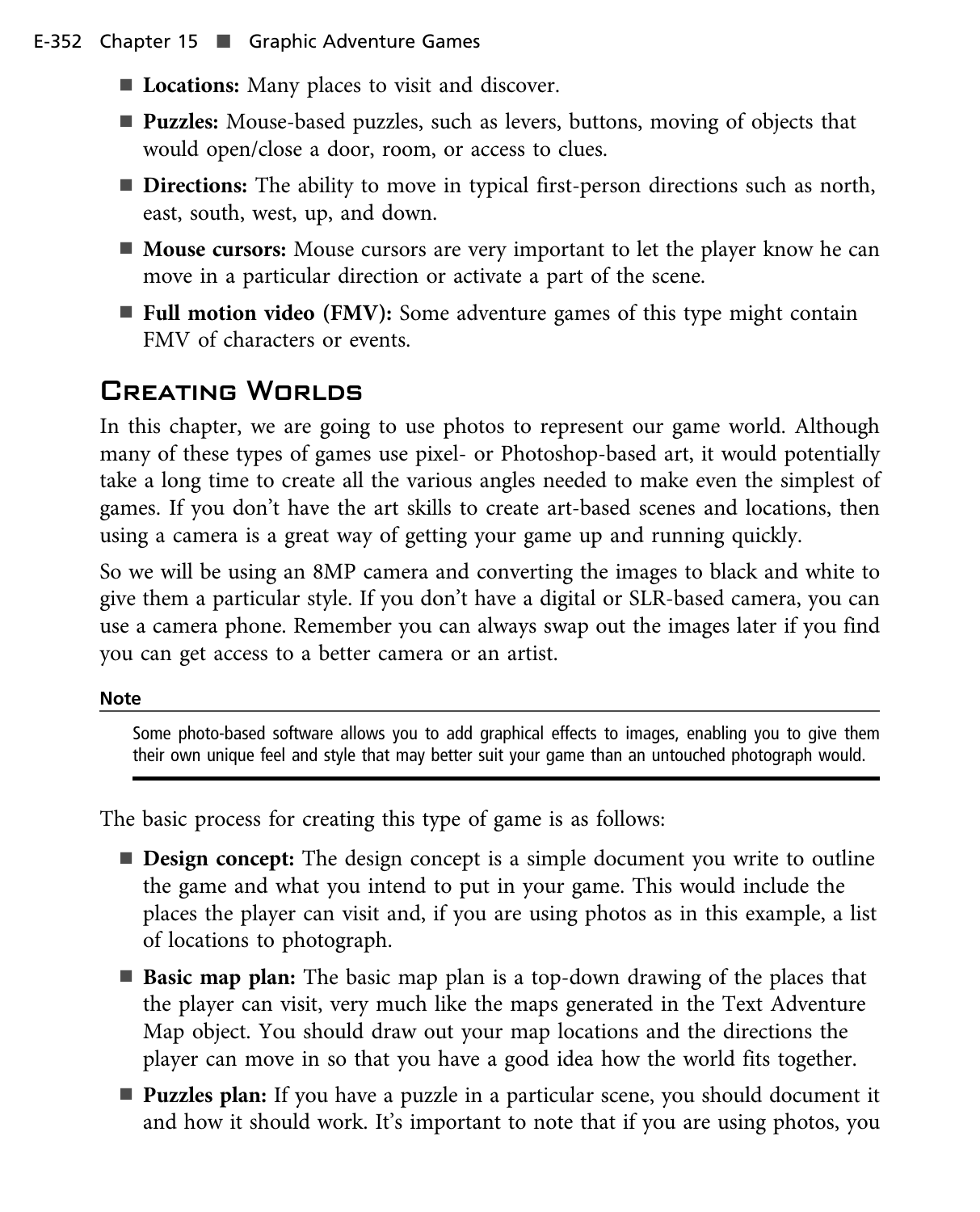may need to take multiple pictures of the same scene, with the puzzle disabled/ enabled. An example of this is: Perhaps you have a scene with a box so you may need a photo of the box closed, and then the player can open it, so you will need a second image of the box opened. The puzzle plan will help you document any additional images that you might need.

- Getting content: You will need to get someone to draw the content or you will need to go out and take photos of the locations that you intend to use.
- Creating code: Once you have your content, you would start putting it into MMF2 and then coding the game.

## **Park Life**

**Park Life** In the following example game called Park Life, you will need to travel around a park environment and find a lost football. Here is a simple example story to explain the concept:

Billy was playing football in the park, when suddenly a storm appeared. Billy ran under a park building until the storm had passed. Billy then walked home and realized that he had forgotten his favorite football, and it is somewhere in the park. Your task is to help Billy find his football before it gets too dark.

The story for this game isn't meant to be complex but to provide the player a reason to be in the park looking for a particular object. To play the game, you need to navigate the park and find the football.

The number of photos used in this game will be kept to a bare minimum, but the coding process for making the game will be the same as if it was 5 or 100 images. Of course, the more puzzles and locations you can include, the more coding you will need to do, but the process would be the same.

In this example, I have taken several photographs from around my local park, but it's important to note that I have taken them with the intention that the player can move forward, left, right, and backward, but the player will not be able to turn around on the spot. This ensures that the number of pictures I need to take is limited, as I don't need to worry about every location having images from all four directions.

As you can see in Figure 15.1, the player can decide to move from location A to B, and she will be facing forward. If the player then decides to move back to A, she will still be facing backward but will be effectively walking backward until she has reached her original starting location.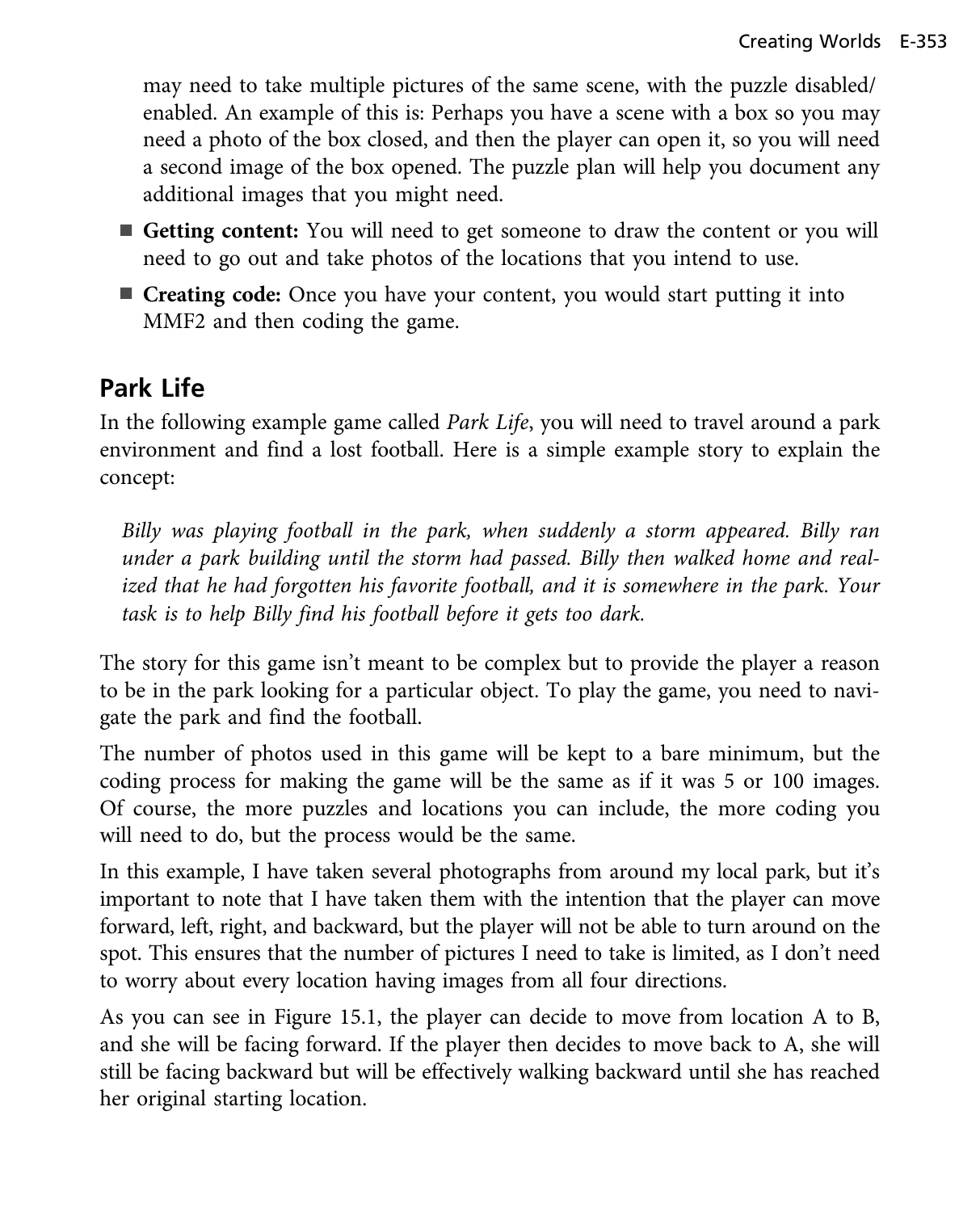

**A**<br>  $\begin{bmatrix} \begin{array}{c} \begin{array}{c} \bullet \\ \bullet \end{array} \\ \bullet \\ \begin{array}{c} \bullet \\ \bullet \end{array} \end{bmatrix} \end{bmatrix} \begin{bmatrix} \begin{array}{c} \frac{2}{3} \\ \frac{2}{3} \\ \frac{2}{3} \\ \bullet \\ \end{array} \end{bmatrix}$ <br> **Figure 15.1** 

Some of the issues to consider when using photos rather than graphics include:

- **People, cars and animals:** If you are using photos as part of your game, you need to take into account any people, cars, animals, or other moveable objects that might cause you issues when creating your game. For example, perhaps you have in one shot a person in the distance, but when you move forward that person has disappeared (because he has moved out of the shot of the next image), but when the player backtracks, he will suddenly appear in the distance. The same issue exists for vehicles if, for example, you are making a game that has a player walking along a road. You may need to delay taking a picture until the picture is clear of such objects; this may require you waiting a period of time until the area is clear. Another issue with inadvertently including people in your images is that if you are making a commercial game or you plan to upload it, the person you photographed (if he can be identified) may not be happy being included in a product/game without his permission or knowledge.
- **Lighting:** If you intend to take pictures, a big issue to consider is the current lighting of the scene. If you take pictures over the course of time, the light that is available may change and can have a dramatic effect on the images that you have created. You may have to use a flash if lighting changes significantly in different areas where you are taking a picture.
- **Camera angles:** When taking several pictures, it is likely that you will change the angle from which you are taking some of the pictures and the inconsistency can cause problems. For example, in a scene, I had a football in a bag. As part of the game, the player would need to click on the object to remove the bag and reveal the ball. The issue was that I had decided, after lowering the camera, to take another picture and took it at a different angle. This situation illustrates the issues that can occur with photo adventure games. Firstly, I hadn't considered what happens if I changed my mind about a picture, and secondly I hadn't taken a tripod, which would have ensured all images were at the same height.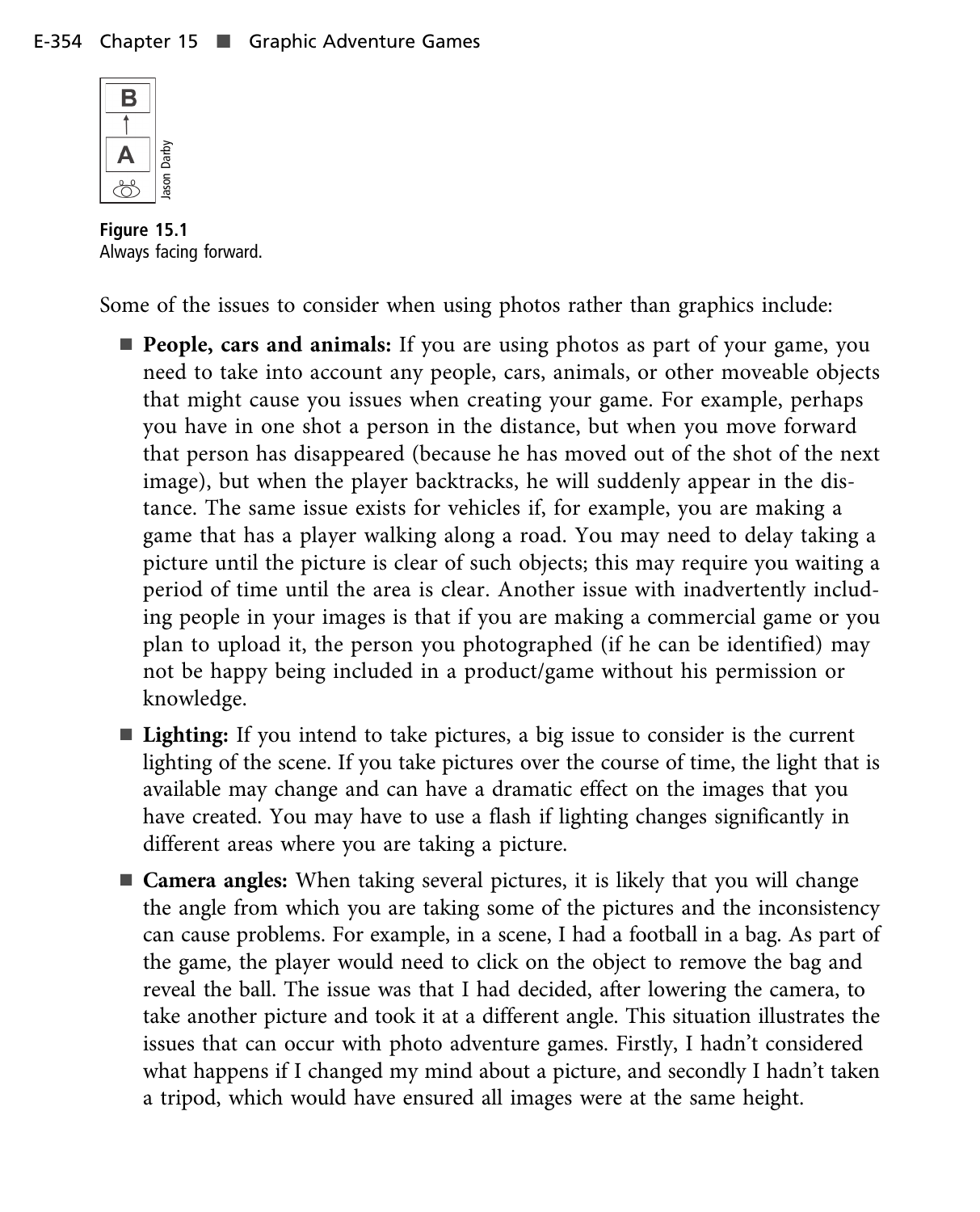■ **Continuity:** One of the issues in making a game using photos or videos of reallife places is continuity. This is a common problem in movies when doing work over a period of days, weeks, or months where things might change unnoticed by you. For example, you have a character that appears in the game, and you take photos of this character. As you continue to make the game, you accidentally change his coat or belongings, or the scene changes. Perhaps you took a picture of a road, and then a month later, there is a construction sign that has suddenly appeared. It can be difficult to spot these errors sometimes, which is why there are often "continuity experts" who work on TV shows and movies who watch for these types of mistakes, because the audience does notice even subtle changes to an environment.

## **Note**

In Park Life, I changed all the images to be grayscale only, which helps reduce the issues with lighting.

### **Note Note**

If you want to use graphics and animations within your game, you can still use photos to establish the basic structure of your game created in the first instance. You can use this structure as reference points or locations that you need to create within your game.

When designing your game, you may want to create a map of your game's locations. This doesn't have to include puzzles or particular characters you will meet, but it is used to give you a general idea of how the player will navigate the world.

In this example, we can use the photos we have taken to create our map, but if you were creating this type of adventure game with graphics rather than photos, you could still use photos as reference or use line drawings. You can see an example of the Park Life game in Figure 15.2.

The game is created by placing an individual image on a frame of its own. Each frame is either a location or an animation, and on each frame is a set of invisible boxes that will change the mouse cursor when the player moves over it. The player will then click to move in a particular direction or activate a simple event.

You can see the basic storyboard of the game in Figure 15.3, which also has the boxes already applied that can also be seen in the first frame of the game in Figure 15.4. In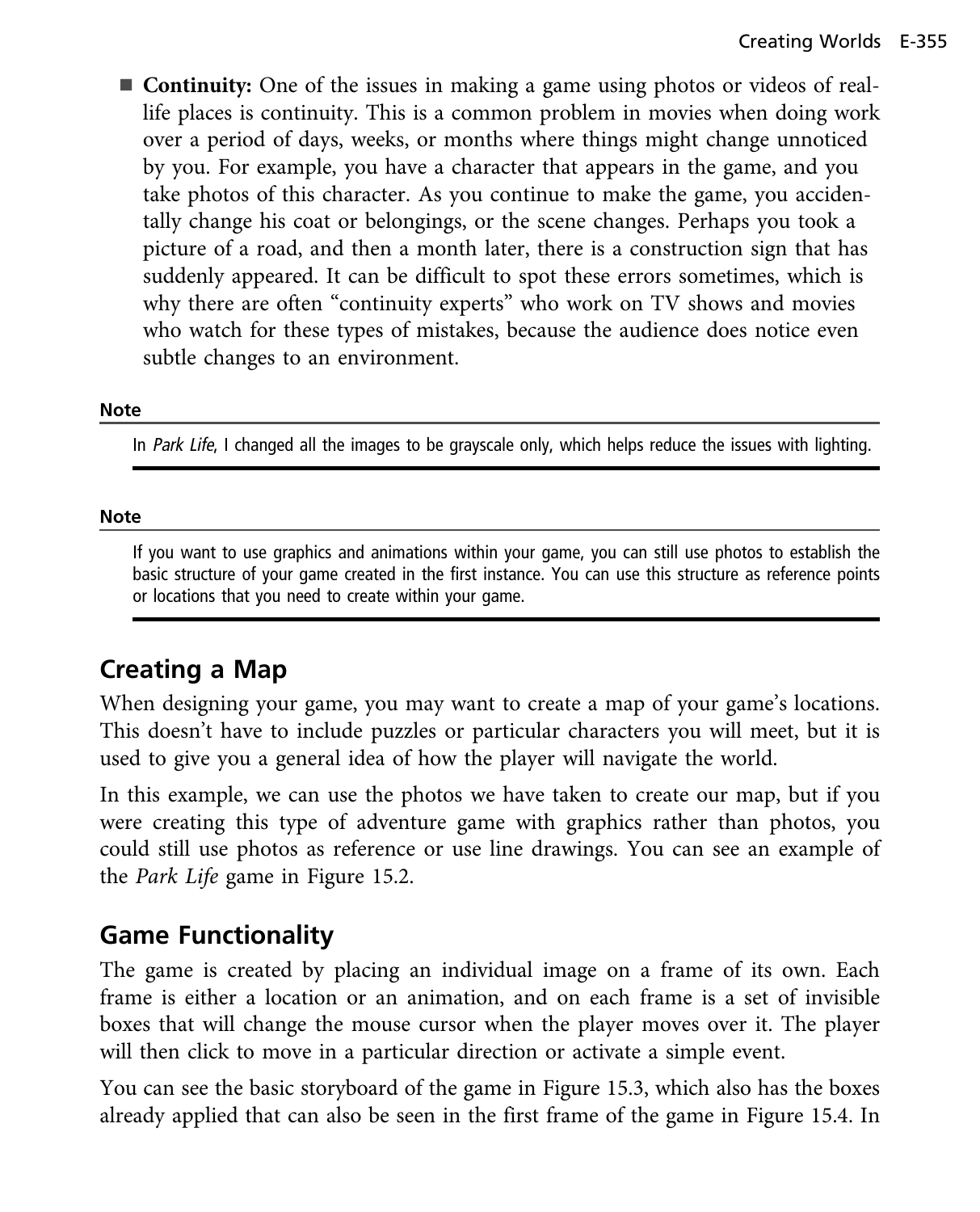

Park Life birds-eye view.

Figure 15.4, you can currently see a box that will be used to change the mouse cursor. Once we finish creating the game, this box will be made invisible to the player, but while designing it we will leave it on-screen so that we know what actions are available while putting the game together.

### **Note Note**

You would most likely have objects that are interacted with all on the same frame. For example, in this game, the player clicks on a football within a bag to remove the bag. If you were creating the game using drawn images, you would place an image of a ball in a bag and then animate it to show only the ball, but the background would stay the same.

**Setting Up the Game** You can download the basic structure of the game with the included photos in a file called PhotoAdventure.mfa. In this file you will find 10 frames, which already have all of the objects on each frame ready for programming.

We have the following objects:

- **Backdrop object:** These will contain all of our background pictures.
- **Active object:** The Active object will be used to create boxes that will allow us to check when the mouse cursor is in a particular place on-screen.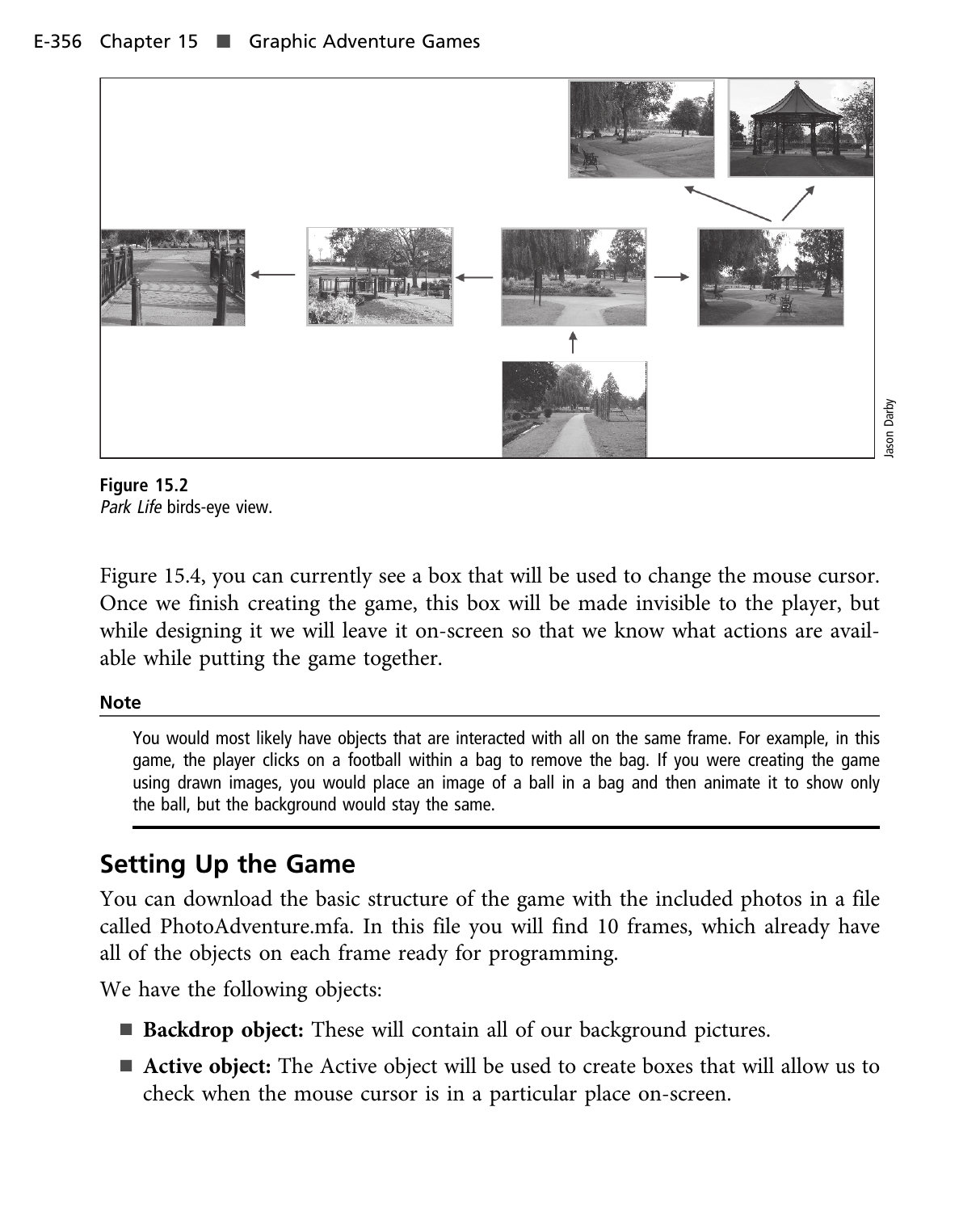|  | No.            | Thumbnail | Comments                               |                                        |                              |  |  |
|--|----------------|-----------|----------------------------------------|----------------------------------------|------------------------------|--|--|
|  | 1              |           | Title : Frame 1<br>Password:           |                                        |                              |  |  |
|  |                |           | ₩<br>960 by 640<br>II.<br>III.         |                                        |                              |  |  |
|  | $\overline{2}$ |           | Title : Frame 2<br>Password:           |                                        |                              |  |  |
|  |                |           | ₩<br>960 by 640                        |                                        |                              |  |  |
|  | 3              |           | Title : Frame 3<br>Password:           |                                        |                              |  |  |
|  |                |           | ₩<br>II.<br>960 by 640                 |                                        |                              |  |  |
|  | 4              |           | Title : Frame 4<br>Password:           |                                        |                              |  |  |
|  |                |           | ₩<br>960 by 640                        |                                        |                              |  |  |
|  | 5              |           | Title : Frame 5<br>Password:           |                                        |                              |  |  |
|  |                |           | ₩<br>D<br>960 by 640<br>$\mathbb{R}$   |                                        |                              |  |  |
|  | 6              |           | Title : Frame 6<br>Password:           |                                        |                              |  |  |
|  |                |           |                                        | ₩<br>p.<br>960 by 640<br>$\mathbb{D}$  |                              |  |  |
|  | $\overline{7}$ |           | Title : Frame 7<br>Password:           |                                        |                              |  |  |
|  |                |           | ₩<br>$\blacksquare$<br>960 by 640<br>∎ |                                        |                              |  |  |
|  | 8              |           | Title : Frame 8<br>Password:           |                                        |                              |  |  |
|  |                |           |                                        | ₩<br>II.<br>960 by 640<br>$\mathbb{D}$ |                              |  |  |
|  | 9              |           | Title : Frame 9<br>Password:           |                                        |                              |  |  |
|  |                |           |                                        | ₩<br>II.<br>960 by 640<br>∎            |                              |  |  |
|  | 10             |           |                                        | Title : Frame 10<br>Password:          | Clickteam. Game: Jason Darby |  |  |
|  |                |           | ₩<br>$\mathbb{R}$<br>960 by 640<br>∎   |                                        |                              |  |  |
|  | 11             | More      |                                        |                                        |                              |  |  |

**Figure 15.3** The Storyboard editor with all the frames set out.

■ **Cursor object:** This will allow us to change the shape/image of the mouse cursor to provide players with more information on what potential actions are available to them.

We have 10 frames that contain the following locations, and we describe the purpose of each:

■ Frame 1: The starting location for our adventure; you can only move forward from this location.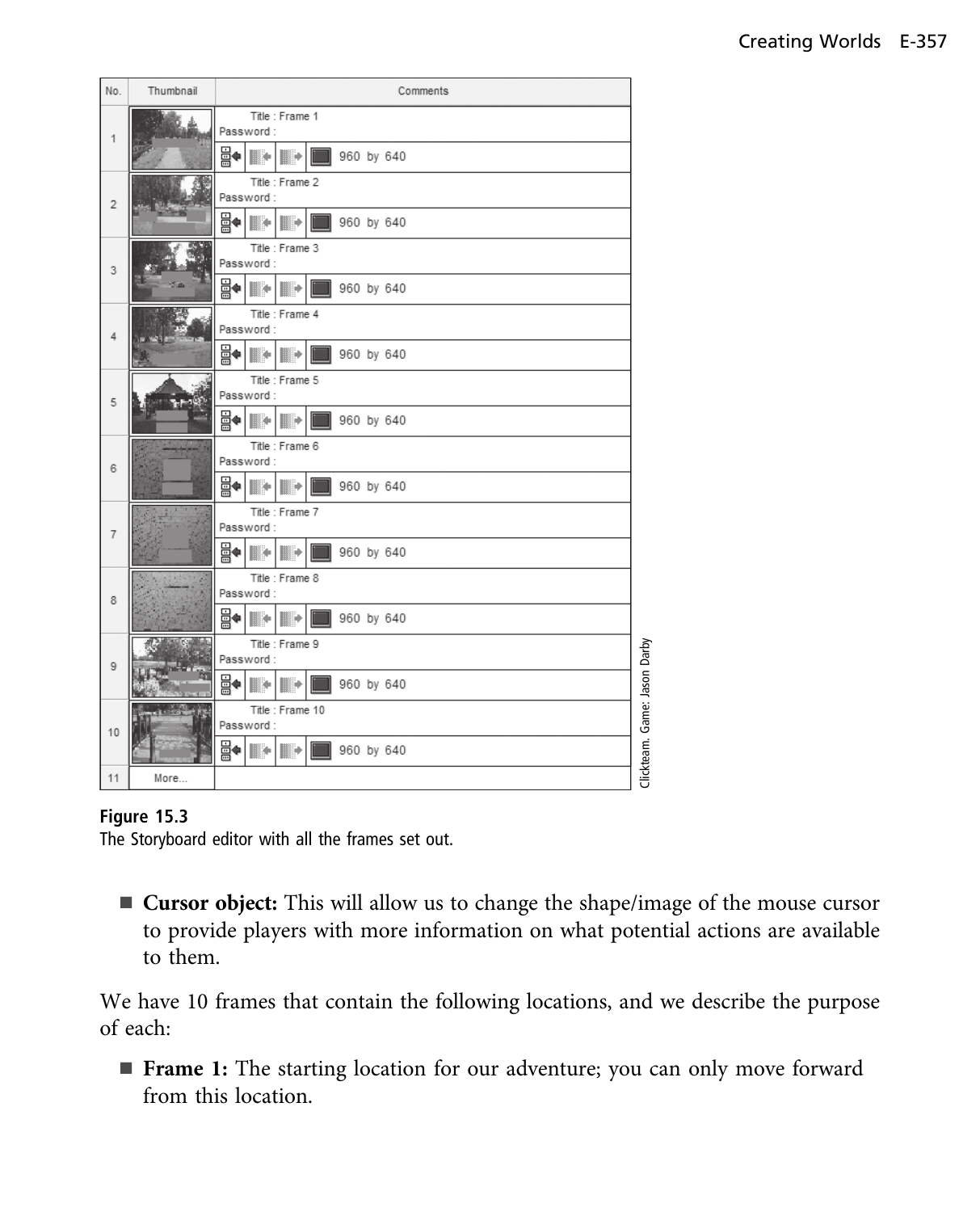

**Figure 15.4** The first frame with a movement box placed on it.

- **Frame 2:** The second location you can visit. From here, you can go down the left path, down a right path, or return to the original location.
- **Frame 3:** If you selected the right path from frame 2, you will see a building going forward. You can go left or you can go back to frame 2.
- Frame 4: From here, you can only go backward in terms of gameplay, though in the picture, the actual path continues. If the game was larger, we might have considered having the player move in this direction. Of course, one of the difficulties in using real-life pictures is that many directions and paths may lead off one another, creating many paths.
- **Frame 5:** You are closer to the outdoor building. From here, you can go forward or backward. We ensured that the football was placed in the bag before the picture was taken in order to give the player a clue.
- **Frame 6:** A close-up of a bag, where you can just see the ball. We have a box over the ball to remove the plastic bag, and you can also move backward from here.
- **Frame** 7: If you were to click on the bag in frame 6, you would see the football in frame 7. If you click on the ball again, you have completed the game, or alternatively you could move backward.
- **Frame 8:** When you have clicked on the ball, you will be taken to this frame that shows just the floor. From here, the game will be over, and you will not be able to move in any direction.
- **Frame 9:** In frame 2, the path separated. If you choose left, you can then see a small bridge. From here, you can move forward or backward.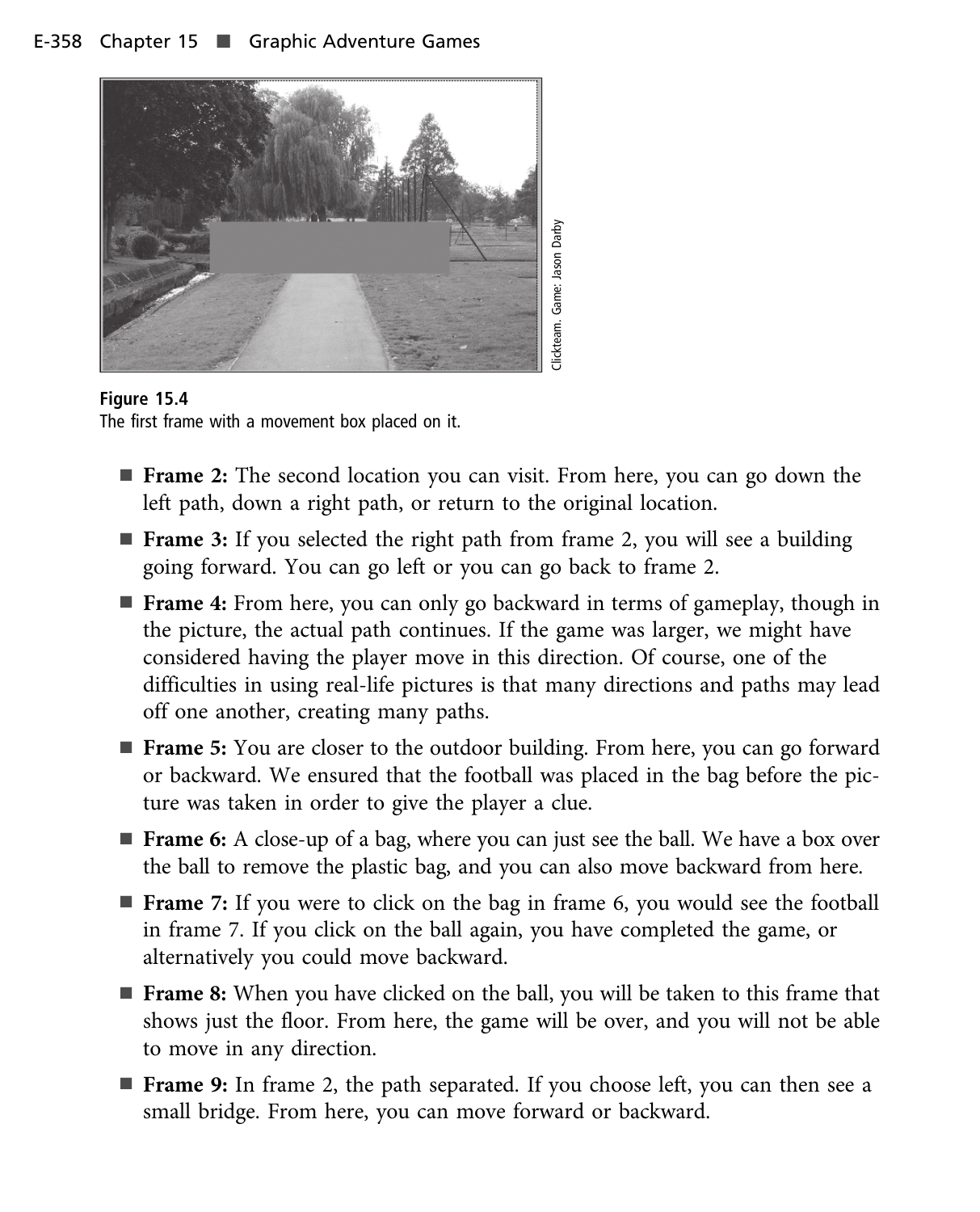**Frame 10:** You are now on the bridge seen in frame 9; you cannot move any farther forward, but you can click backward.

**Setting Image Effect** When I took the photos for this game, I used a Canon 400D camera, and even though the photos came out quite well, changing the images to monochrome made the photos even better for this type of game. We could have applied this effect to our images using a graphics program, such as Photoshop, Fireworks, or MS Paint, but because we wanted the option of keeping the original photos within MMF2, we applied a graphical effect within MMF2.

Once we added all the pictures to the frames as backdrop objects, we changed their graphical effects by clicking on the object and accessing the Display Options tab. You can see the Effect option has been changed to Monochrome in Figure 15.5. If you access the properties of the Effect option, a dialog box appears (as shown in Figure 15.6), which gives you a number of possible effects that you can apply to an image. You can see there are a number of effects depending on if you intend to use software or

| Properties - Backdrop ≣                                  | $\times$                                   |  |  |  |  |  |  |  |  |  |
|----------------------------------------------------------|--------------------------------------------|--|--|--|--|--|--|--|--|--|
| G + 0 Q                                                  |                                            |  |  |  |  |  |  |  |  |  |
| <b>Display Options</b><br>Effect                         |                                            |  |  |  |  |  |  |  |  |  |
| $\nabla$ Transparent                                     |                                            |  |  |  |  |  |  |  |  |  |
| Effect                                                   | Monochrome                                 |  |  |  |  |  |  |  |  |  |
| Blend Coefficient 0                                      |                                            |  |  |  |  |  |  |  |  |  |
|                                                          | RGB Coefficient $\Box$ RGB = 255, 255, 255 |  |  |  |  |  |  |  |  |  |
| Anti-aliasing                                            |                                            |  |  |  |  |  |  |  |  |  |
|                                                          |                                            |  |  |  |  |  |  |  |  |  |
|                                                          |                                            |  |  |  |  |  |  |  |  |  |
|                                                          |                                            |  |  |  |  |  |  |  |  |  |
|                                                          |                                            |  |  |  |  |  |  |  |  |  |
|                                                          |                                            |  |  |  |  |  |  |  |  |  |
|                                                          |                                            |  |  |  |  |  |  |  |  |  |
|                                                          |                                            |  |  |  |  |  |  |  |  |  |
|                                                          |                                            |  |  |  |  |  |  |  |  |  |
|                                                          |                                            |  |  |  |  |  |  |  |  |  |
| <b>No Item Selected</b>                                  |                                            |  |  |  |  |  |  |  |  |  |
| <b>Tickteam</b><br>Select an item to see its description |                                            |  |  |  |  |  |  |  |  |  |
|                                                          |                                            |  |  |  |  |  |  |  |  |  |

The Monochrome effect applied to an image.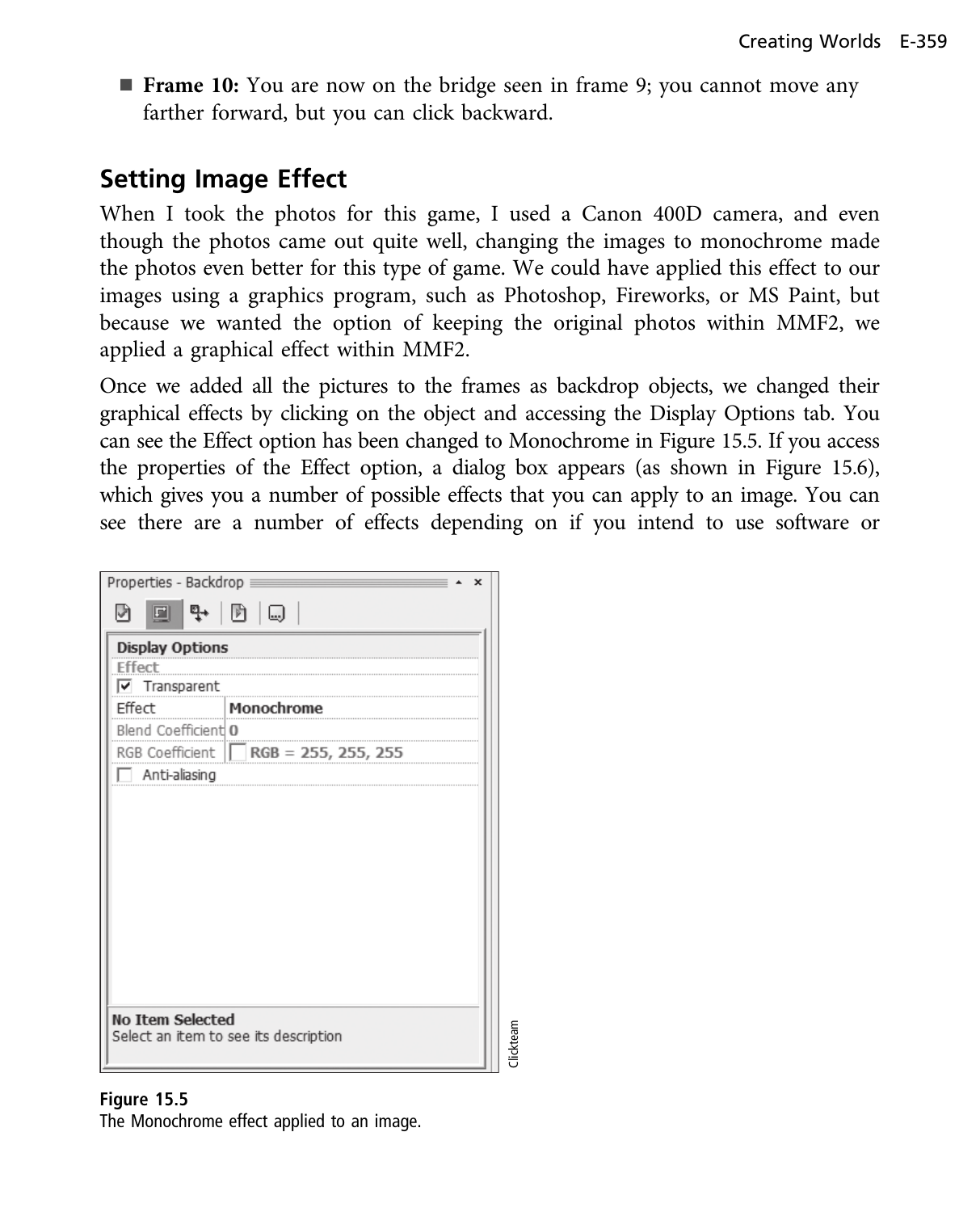| Effects                                                                               |    |              |     |     | $\mathbf x$  |
|---------------------------------------------------------------------------------------|----|--------------|-----|-----|--------------|
| Effect                                                                                | y. | Sw           | Hw  | Ps  | 0K           |
| None                                                                                  |    |              |     |     |              |
| □ Standard                                                                            |    |              |     |     | Cancel       |
| Semi-transparent                                                                      |    | х            | dx8 |     | Help         |
| Inverted                                                                              |    | x            | dx8 |     |              |
| i… XOR                                                                                |    | х            |     |     | Refresh      |
| ⊧… AND                                                                                |    | х            |     |     |              |
| ⊧… OR                                                                                 |    | x            |     |     | $E$ ditor >> |
| ⊧ Add                                                                                 |    | x            | dx8 |     |              |
| Subtract                                                                              |    | х            | dx8 | -   |              |
| Monochrome                                                                            |    | $\mathbf{x}$ | dx8 | ÷.  |              |
| Blend Shader Example                                                                  |    |              | dx9 | 1.1 |              |
| Flip Horizontally                                                                     |    |              | dx9 | 1.4 |              |
| - Flip Vertically                                                                     |    |              | dx9 | 1.4 |              |
| MonoChrome Shader Example                                                             |    |              | dx9 | 1.1 |              |
|                                                                                       |    |              |     |     |              |
|                                                                                       |    |              |     |     |              |
| Clickteam<br>Company:<br>http://www.clickteam.com<br>$\mathsf{Web}\, \mathsf{site}$ : |    |              |     |     |              |



hardware effects. Hardware effects use the graphics card processor, unlike software which uses software to create an effect. The main consideration is that using the graphics card is faster, but it requires you to have a card that supports the effect you want to apply.

### **Note Note**

The benefit of applying a graphical effect via MMF2 rather than from within a graphics program is that if you do it within the graphics program, you have physically changed the properties of the images. If you wanted to undo those changes, you would need to revert the images back to how they were before they were modified or keep multiple copies of the same images with the different effects applied. If you use MMF2's effects, you can temporarily apply an effect and then change it back if you decide you don't like it.

## **Note**

Once you are happy with the type of effect you want to apply to your images, you can then do this through a graphics package and then re-import these images into MMF2. Doing so may reduce the size of the images stored within MMF2 and make your final game size smaller.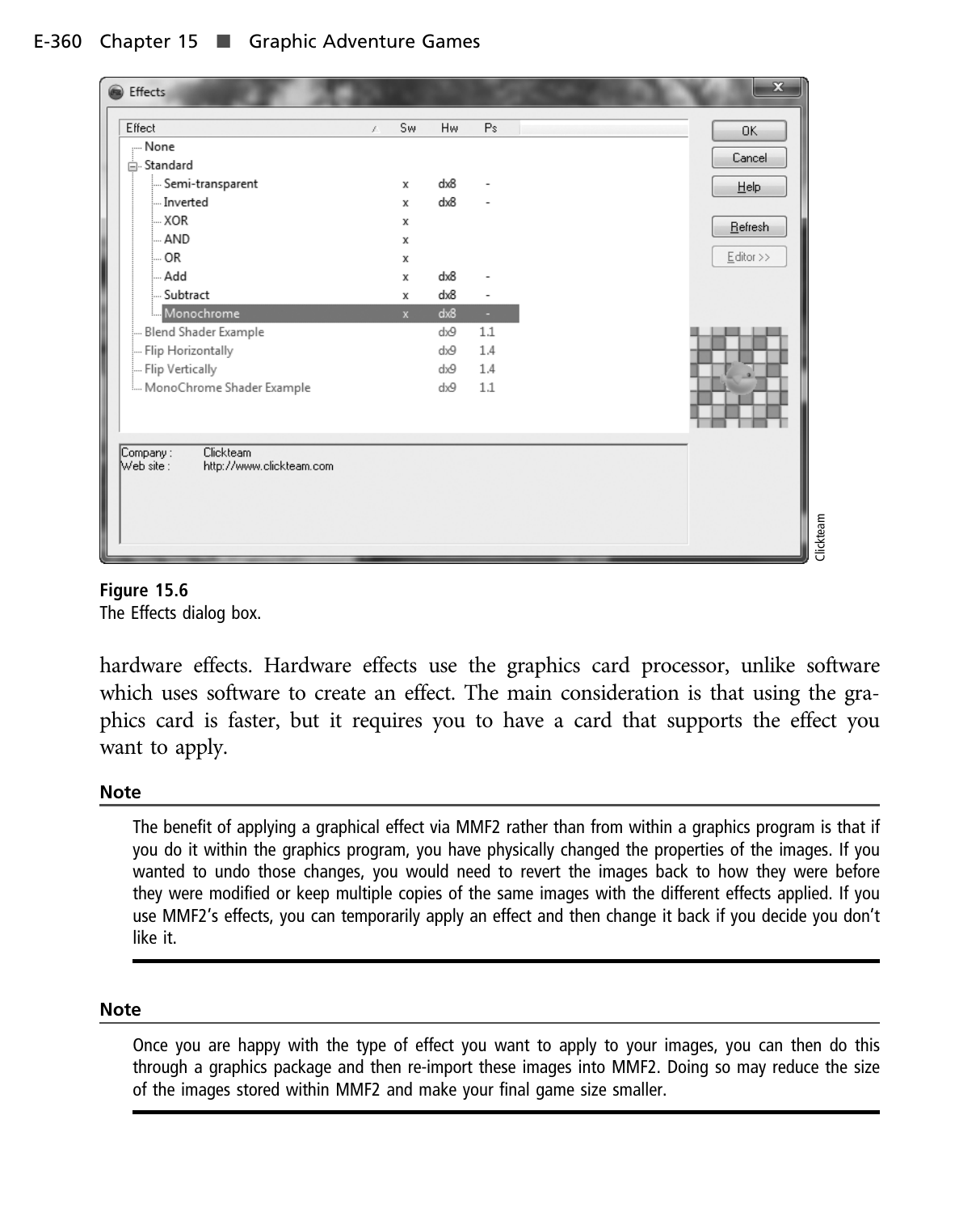

### Figure 15.7

The different animations for our cursor.

**Cursor Object** We have placed a Cursor object on every screen that will be changed depending on the box that it is currently over; to do this, we have set a number of images within the Cursor object and given them a specific name. You can see the images in Figure 15.7. We have five cursors: the first has the name "cursor" and is the default image when moving the mouse around the screen. The arrows are named "up," "down," "right," and "left," which indicate the direction the player can move in.

## Adventure Game Code

In this section, we will take a look at the code required to create this game. The code in our game consists of the following key code:

**Start of Frame:** On every frame, we set the mouse cursor to the cursor image. This ensures that we have the initial drawn cursor rather than a traditional Windows cursor.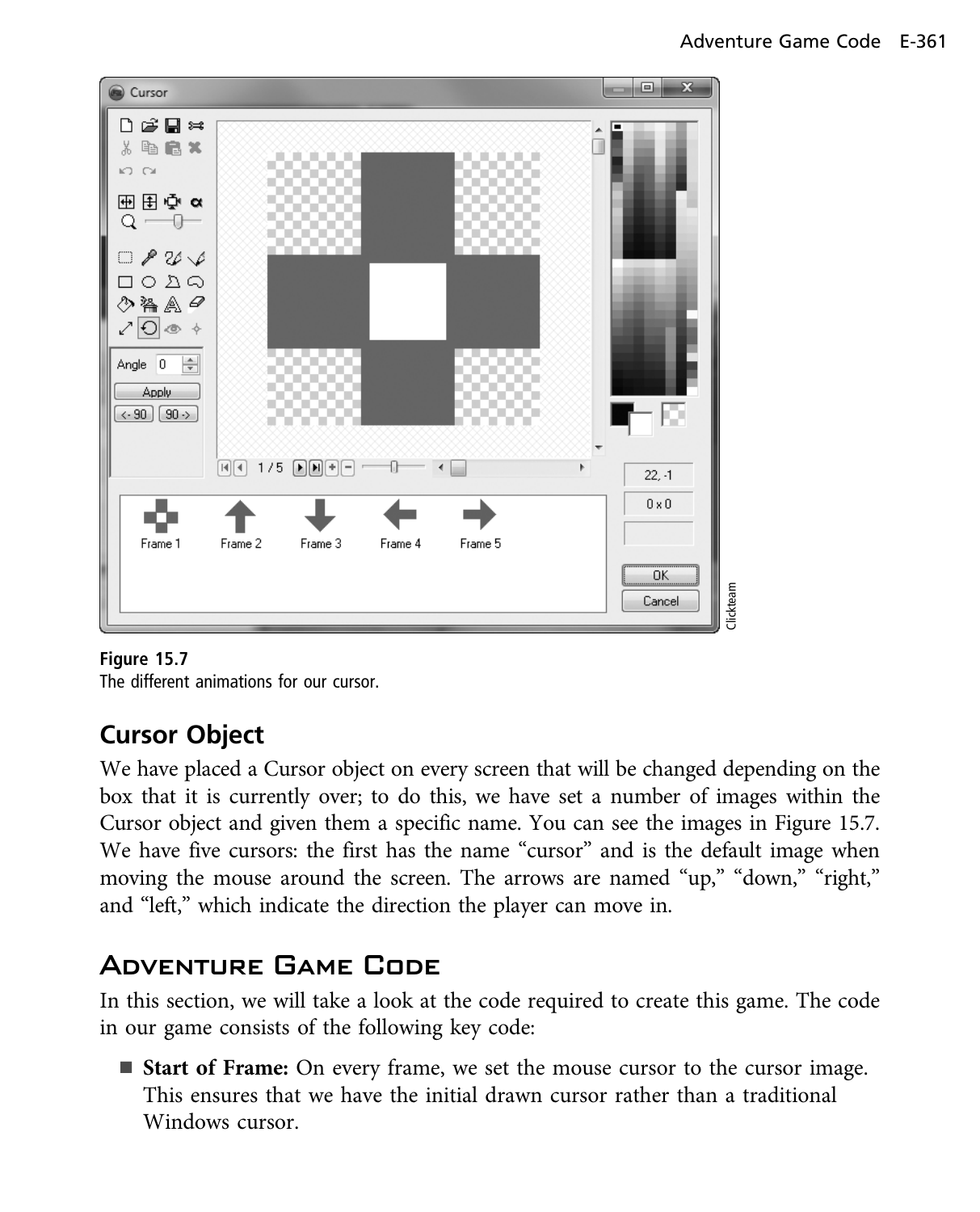### E-362 Chapter 15 ■ Graphic Adventure Games



**Figure 15.8** The Event editor for frame 1.

- **Mouse Pointer Is Over:** When the mouse cursor is over a particular active box, we then change the mouse cursor to the correct direction. So when the player is over a forward box, it will change the cursor to an up image.
- **n Mouse Pointer Is Not Over:** When the mouse is not over a direction box, we need to reset it to the cursor "crosshair" graphic. We can do this by checking that the cursor is not over any boxes.
- **User Clicks On:** If the user clicks on a particular box, we will then jump to that particular frame.

In Figures 15.8 and 15.9, you can see the Event editor and the Event List editor for the code in frame 1. As you can see, the code is pretty straightforward, and in screens with additional directions, just duplicated further. If you add puzzles, then the code will get slightly more complex, but these types of computer games are quite easy to



**Figure 15.9** The Event List editor for frame 1.